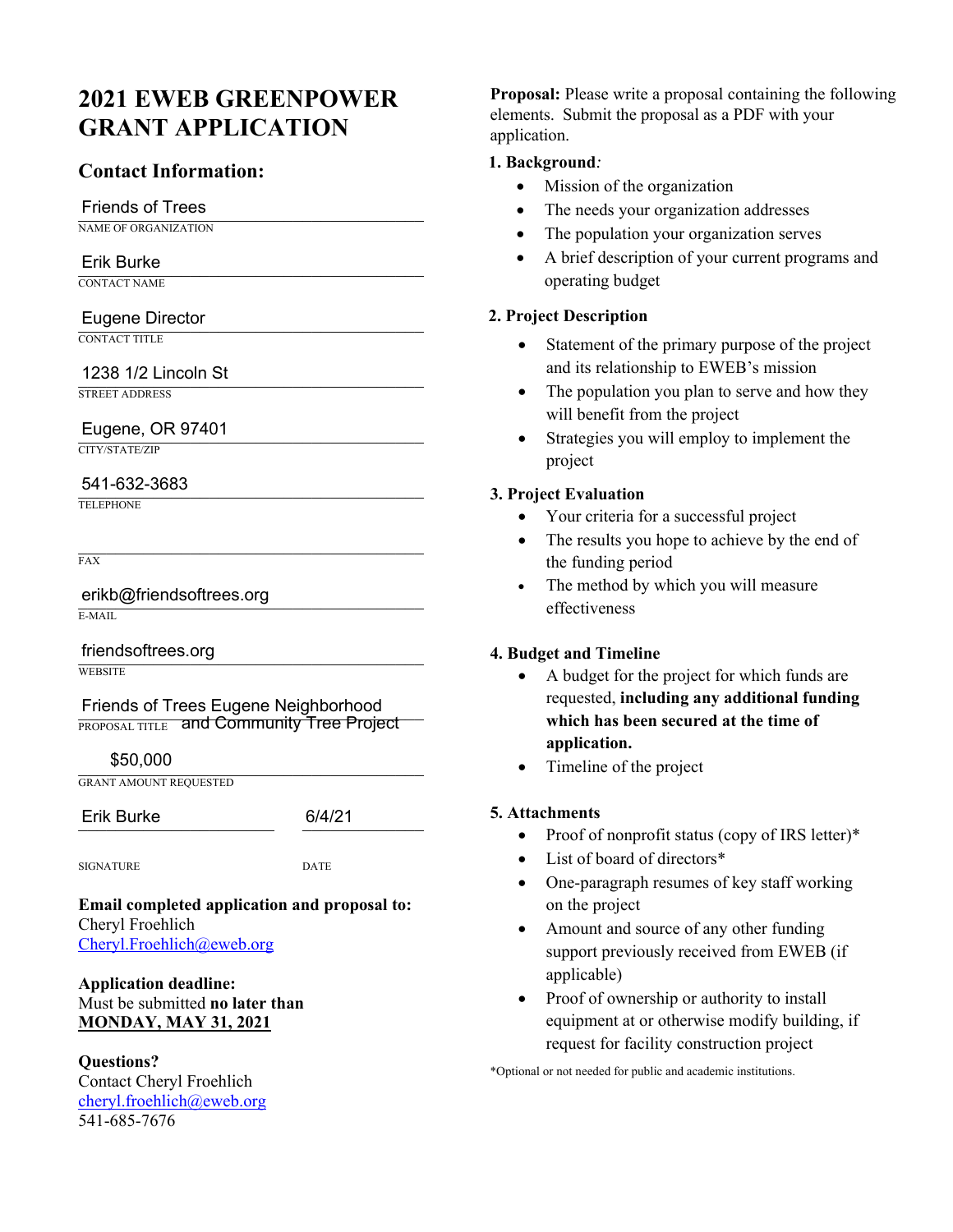# **EWEB Greenpower Grant Proposal 6/3/21,**

## **Friends of Trees Eugene Neighborhood and Community Tree Project**

#### **Background**

#### **Mission**

Friends of Trees inspires people to improve the world around them through a simple solution: Planting Trees. Together.

#### **Needs**

Friends of Trees (FOT) work addresses community needs in multiple areas. The proposed work helps EWEB promote its commitment to the environment and community. The Neighborhood and Community Tree Project will plant 500 new trees, and leverage the planting of hundreds more. The project also draws on decades of local experience to design an approach that will lead to low tree mortality, and ensure the longest tree survival possible through community stewardship. By planting trees in appropriate locations and building a network of community stewards, trees will live longer and provide more public health, economic, cultural, and ecological benefits. By emphasizing native and large shade trees that are climate resilient, and cultural methods that lead to longer lived trees, more carbon will be sequestered. Perhaps most importantly, this project will deliver equity in urban forestry, planting in areas that have low canopy, low income, and relatively high racial diversity. The high level of community and neighborhood involvement designed into this approach, grows skill, ownership, and responsibility for neighborhood trees, and addresses historic inequities in urban forestry.

Friends of Trees' community forestry model is nationally recognized and copied around the country. Yet it has historically been based on land ownership and failed to serve residents at rental properties. In Eugene, the consolidation of Eugene Tree Foundation (ETF) within FOT in 2011 signaled increased focus on equity in tree planting. ETF and Eugene's previous tree programs such as the city's NeighborWoods program focused on Eugene's core, south Eugene, and getting trees to property owners. When ETF became FOT in 2011, our focus moved to serving all areas of Eugene as well as Springfield. Last year's multiple stressors of a pandemic, fires, and social justice upheavals forced FOT staff to critically examine our model, and change it to address equity, climate change, and to make it serve community in more effective ways. This project incorporates and scales up these changes.

By using open source and shared ownership software that allows block and census block level examination of canopy coverage, income, demographics and other community characteristics, prioritization of work areas can truly serve disadvantaged sections of Eugene and its neighborhoods. For example, it is a local convention that west Eugene, or Bethel neighborhood is poor and underserved, ignoring the data showing that Bethel neighborhood is diverse and segregated, with pockets of high need and racial diversity, and pockets of wealth and low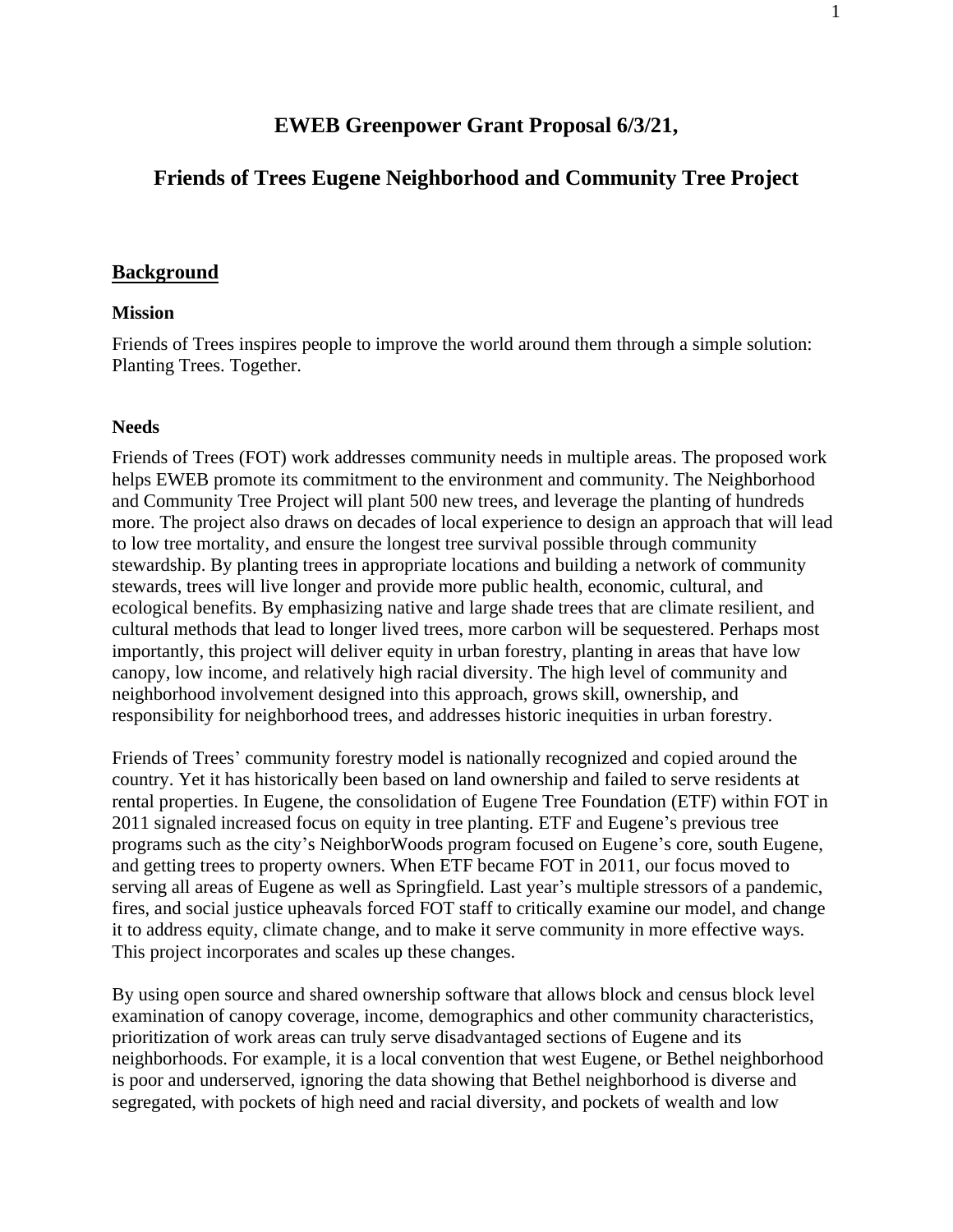diversity. The approach proposed here will serve the areas of greatest need that have low canopy, low income, and high racial diversity. Properties that are rentals will use FOT's opt in model for yard trees, and use the notification model for street trees, allowing the most trees as possible to be planted at rental properties, while being respectful of property rights.

The proposed project also serves the need for FOT and local urban forestry to become more sustainable, and reduce use of carbon and motor vehicles. By focusing on working to plant as many trees as possible in an area as small as five or 10 square blocks, more of the planting and stewardship work can take place on foot and by bike. By engaging neighbors to plant and care for their own trees as much as possible, the system becomes more self-sustaining, has fewer costs, and needs fewer inputs and money spent to maintain it. Trees also address the need to improve habitat for declining wildlife species, and provide important habitat for all kinds of wildlife, including birds, mammals, insects, and a variety of pollinators.

Many of the proposed work areas, such as the section of Bethel neighborhood immediately north of the Baxter creosote plant, are disproportionally polluted. By increasing canopy cover in this area, trees will catch some of this pollution and help clean air and soil and water.

Increasing tree canopy provides a plethora of ecological, public health, cultural and economic benefits. Planting trees has been shown to significantly reduce air pollution, reduce asthma, and improve respiratory health. Research increasingly shows a wide array of public health benefits from trees such as reduced depression, stress, and anxiety. Other physical benefits include lower blood pressure and faster healing. Research also shows that people exercise more in well-treed environments. Two large scale randomized controlled trials found that children born in well treed areas have higher birth weights, a proxy for better health outcomes over their lifetimes. When tree canopy drops following insect infestations, birth weight drops. This project specifically will help address the need to improve food security by providing fruit and nuts.

As a community-building nonprofit, FOT meets the community need to connect people to each other and to local nature through work that leaves tangible results that provide lasting benefits. Many of the cultural and community benefits of FOT events revolve around community building through engaging volunteers and making volunteering fun and productive.

This project will contribute to increasing canopy in some of Eugene's lowest canopy areas. Despite perceptions to the contrary, Eugene is a low canopy city, with a great need for tree planting in public and private spaces. Most people seem to think that Eugene is a well-treed community, but it actually has a low canopy cover of around 26% city wide, and low income and industrial neighborhoods in Eugene where planting in this project will take place are as low as 7%.

This project will address many local needs related to climate change. Where appropriate, many of the trees planted in this project will be large, long-lived trees selected for their ability to sequester and hold carbon for long periods. As climate change heats up our cities in the summers, trees shade buildings and roads and reduce urban heat island effects. Research on heat islands in Eugene show significant association with under 5 year old and over 64 year old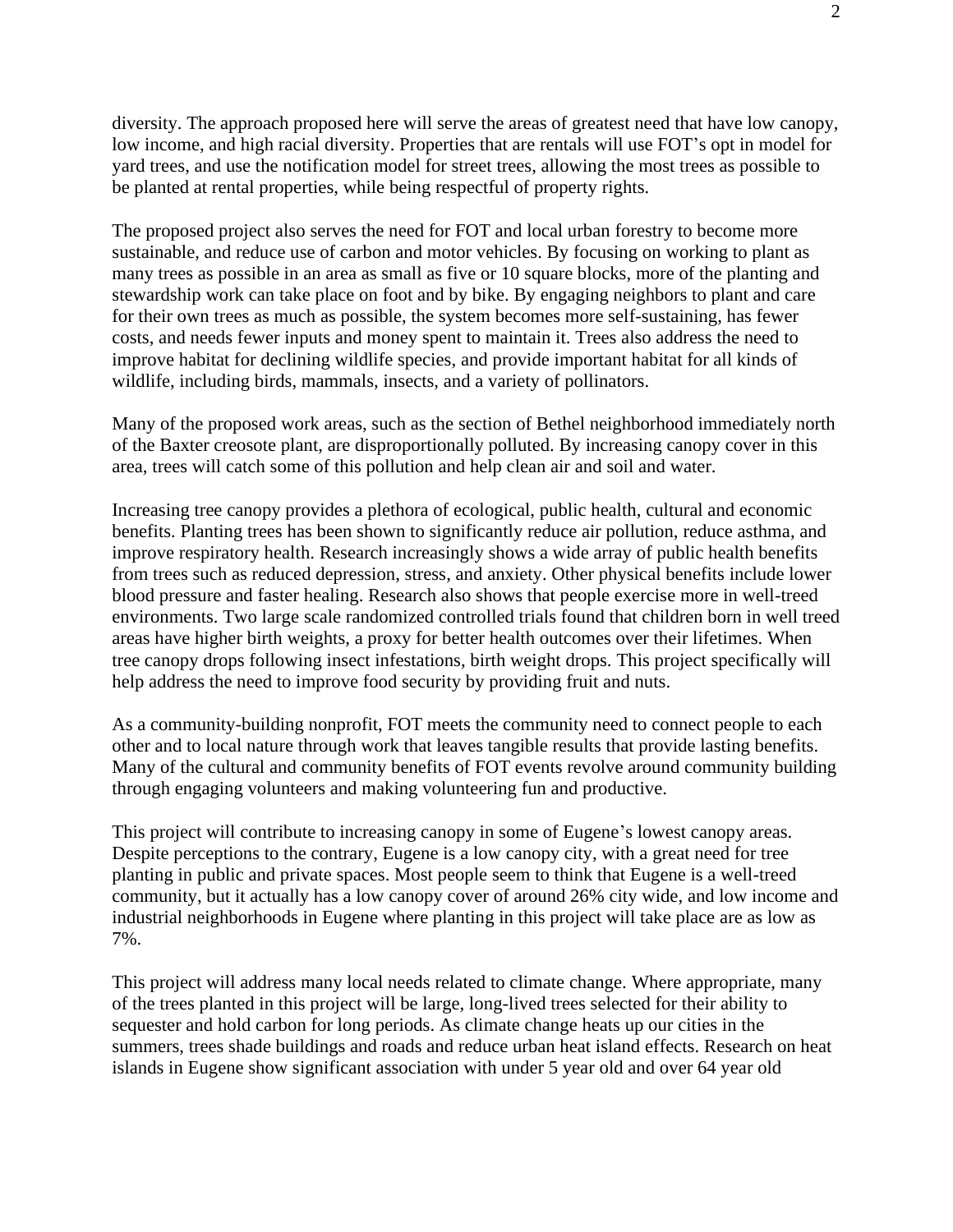populations and low income. By prioritizing these areas, this project will begin to address heat island issues.

Another need this proposal addresses is for urban forestry to begin to shift focus from street trees to yard or private land. Typically cities are 75-85% private and 15-25% public, yet most funding is for public tree planting, usually in "planting strips," the area between sidewalks and curbs. This is the worst place for trees. Here they contend with severely compacted soils, conflicts with utilities, not enough root volume for growth and many other issues. Private land, particularly yards, have adequate root volume for trees to thrive with few of these conflicts. This project proposes half of the trees to be planted on public land and half on private.

### **Population Served**

The specific focus of this project is getting trees to populations in Eugene's highest need areas, particularly areas of high racial diversity, low income, and low canopy. The benefits of cleaning the air and water, other ecological services and beautification will redound to the entire population of the metro area of Eugene-Springfield and its visitors

#### **Current Programs and Budget**

The Eugene Friends of Trees office is part of a region wide organization that works in 20 cities from southwest Washington in the north to Eugene-Springfield in the south, with offices in Portland and Eugene. The Eugene office serves the Eugene-Springfield metro area. Friends of Trees is nationally recognized for its award winning community forestry programs, and the Eugene office is fortunate to be able to leverage the strength and achievements of the larger Portland office.

The Eugene office has two full time staff and two part time staff. Being part of a regional organization strengthens the Eugene office. Our website and online store were created and are managed through our Portland office. Specialized staff in each program area in the Portland office are able to provide guidance, training and assistance to Eugene staff.

The primary Friends of Trees programs are Neighborhood Trees and Green Space. Within these two programs and supporting them are FOT's development and communication, volunteer and outreach, and stewardship and monitoring programs. The 2018 Greenpower grant that FOT received supported FOT's Greenspace program to plant and care for trees in west Eugene. The current proposal will fund FOT's Neighborhood Trees program work.

#### Neighborhood Trees Program

The Neighborhood Trees (NT) program engages volunteers to plant street and yard trees in urban neighborhoods. The majority of trees have historically been planted in public right-of-ways (ROW's) adjoining houses, but trees are also planted in industrial and commercial right of ways and in front and back yards for "treecipients." The proposed grant funded project is an improved approach to Neighborhood Tree program work.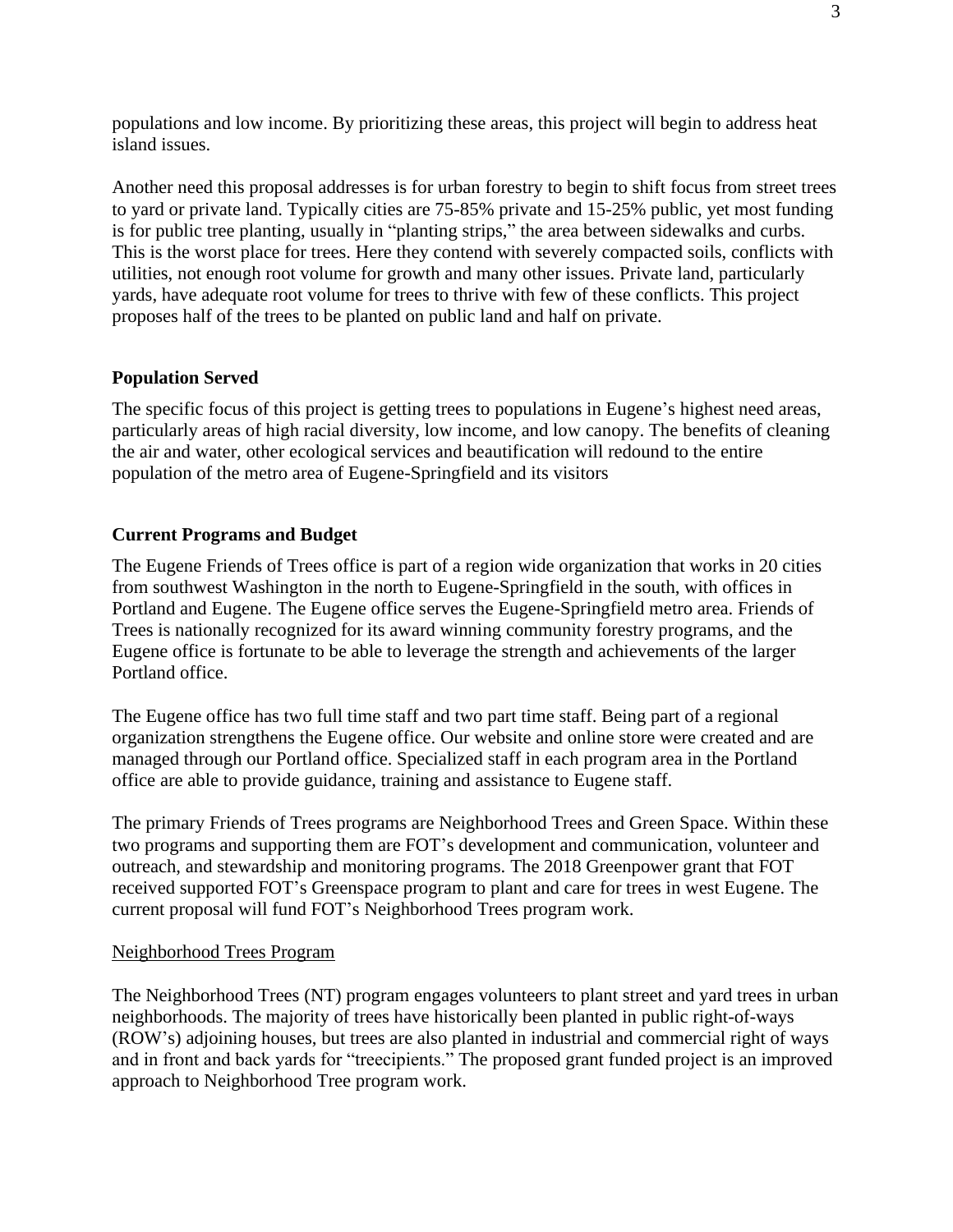NT plantings in Eugene are on Saturdays from 9am-noon about every other weekend from the end of October through the end of April. At these events, all the trees are planted by volunteers. Volunteer leaders called crew leaders are trained to lead general volunteers at plantings. In Eugene and Springfield, about 50 trees are planted at an average planting with about 50 or more volunteers, who break into multiple teams of 6-15 members. Volunteer pickups and bike trailers haul the trees and stakes and tools. Volunteers' car and bike pool on a route to plant 6-10 trees per team, typically going to 3-5 homes along a route. Many community building strategies are practiced, such as placing treecipients on teams with their neighbors, so they carpool and plant together and have a chance to get to know each other. FOT provides the trees, stakes, tree tags, tools, gloves, refreshments and proper safety and tree planting instruction, and takes care of organizing the events and supporting volunteers, as well as working with the local municipality to follow all tree selection and siting rules. Each planting season starts off with a crew leader training followed quickly by the first planting. Each season a larger core of returning crew leaders and general volunteers provides the base of leaders and volunteers for planting teams. Individuals and groups of volunteers join plantings from many parts of the community, with a lot of children, youth, and college volunteers, as well as business, church, and other community groups.

Friends of Trees supports treecipients to care for their trees in multiple ways through the NT program. Volunteers called summer inspectors check on every tree planted twice each dry season during the first two years of the trees life, collecting health and mortality data and leaving door hangers at each visit for treecipients that feature a thumbs up or thumbs down for watering, weeding, and mulching, and advice on tree care. Treecipients also receive a tree care guide, a watering reminder postcard, and watering reminder emails with tips on tree care. These forms of support for treecipients leads to a documented survival rate of greater than 96% through the first dry season. Each tree receives a colorful tree tag that has tree care information, the variety of tree planted, and the logo of the business sponsor of the planting event.

Funding for the program comes from a mix of municipal contracts, grants, business sponsorships, individual donors and tree fees. There is a tree fee of \$45 dollars per tree, a small part of the cost, primarily as a way of having each treecipient have some skin in the game, making them more likely to care for the tree. A scholarship program is available to anyone who asks that will give a 50 or 100% discount for the trees, so no one is ever turned away from receiving trees because of cost.

An additional element of the NT program is the pruning program. Volunteers are trained to skillfully prune young trees at events in the summer in small groups. The emphasis in this program is to prune as many of the NT trees that FOT plants as possible. All pruning is from the ground with no tree climbing or ladder use to ensure safety of the volunteers. The primary pruning objectives are establishing good structure and a central leader on trees, and to raise limbs over sidewalks and roadways. Experts in urban forestry state that there is no more cost-effective way to reduce the damage and costs of storms and increase return on investment in trees than young tree structural pruning.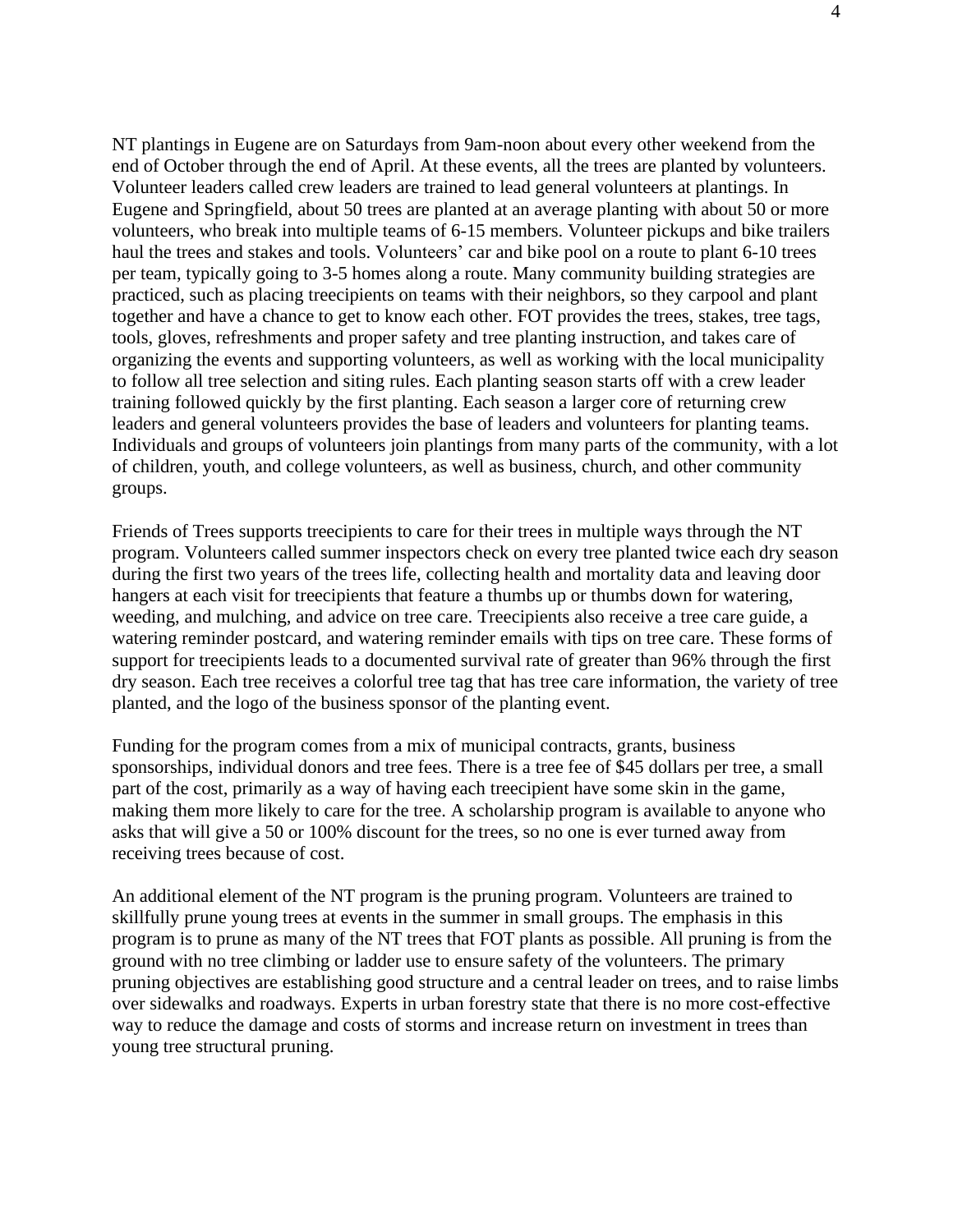### Green Space Program

The Green Space program (GS) brings volunteers together to restore watersheds in urban natural areas, parks, roadside waste areas and other open areas. In Eugene and Springfield, most GS plantings are native trees with native shrub and wildflower understories, although some climate resilient trees that are exceptional in carbon uptake like giant sequoia are used. Unlike the northern valley, which restores closed forests, in our area we tend to restore to more of a savanna model, since closed forests were rare under indigenous management in the southern Willamette Valley. Local examples of FOT Green Space plantings are along the Union Pacific railyard in Trainsong neighborhood, along Northwest Expressway, along Beltline and I-105, and in Alton Baker Park. All the trees in this program are also planted by volunteers, but instead of breaking into teams and travelling around neighborhoods, volunteers break into teams and all work in a section of one cohesive project. During the late spring and summer volunteers take part in Green Space tree care events where they weed and mulch and prune the trees to ensure their health and survival. Summer inspector volunteers also monitor GS projects.

#### Budget

The operating budget for the Eugene office has recently hovered around \$240,000 per year. About 80% of the expenses are staff time, with about 13% event and tree costs, and the remaining 7% office and administration costs. On the revenue side, 55% of income is municipal contracts, 9% from grants, 21% from business support, 8% from individual donations, and 7% from tree fees and other sources.

For Friends of Trees as a whole, the annual budget is 2.5 million, the majority being for the Portland office and it's neighborhood trees program. Eighty percent of funding for the organization as a whole comes from municipal contracts and the other 20% about equally divided between grants, business support, and individual giving.

## **Neighborhood and Community Tree Project Description**

#### **Purpose of Project and Relation to EWEB's Mission**

The primary purpose of this project is practicing a new model of community forestry to best serve the Eugene citizenry. The goal is to get free or highly discounted street and yard trees to parts of our city that are low canopy, low income, and have relatively high racial diversity. We will take a targeted block by block approach, using software to identify census blocks that meet these criteria, and then focusing on 4-10 square block areas of high need for planting. The approach will work closely with neighbors, residents of the prioritized areas, community groups and neighborhood associations to make the plantings as community-centered and as grass roots as possible.

This approach addresses FOT's goals and EWEB's mission by contributing to the vitality of Eugene's community, and taking a new more equitable approach to urban forestry. The project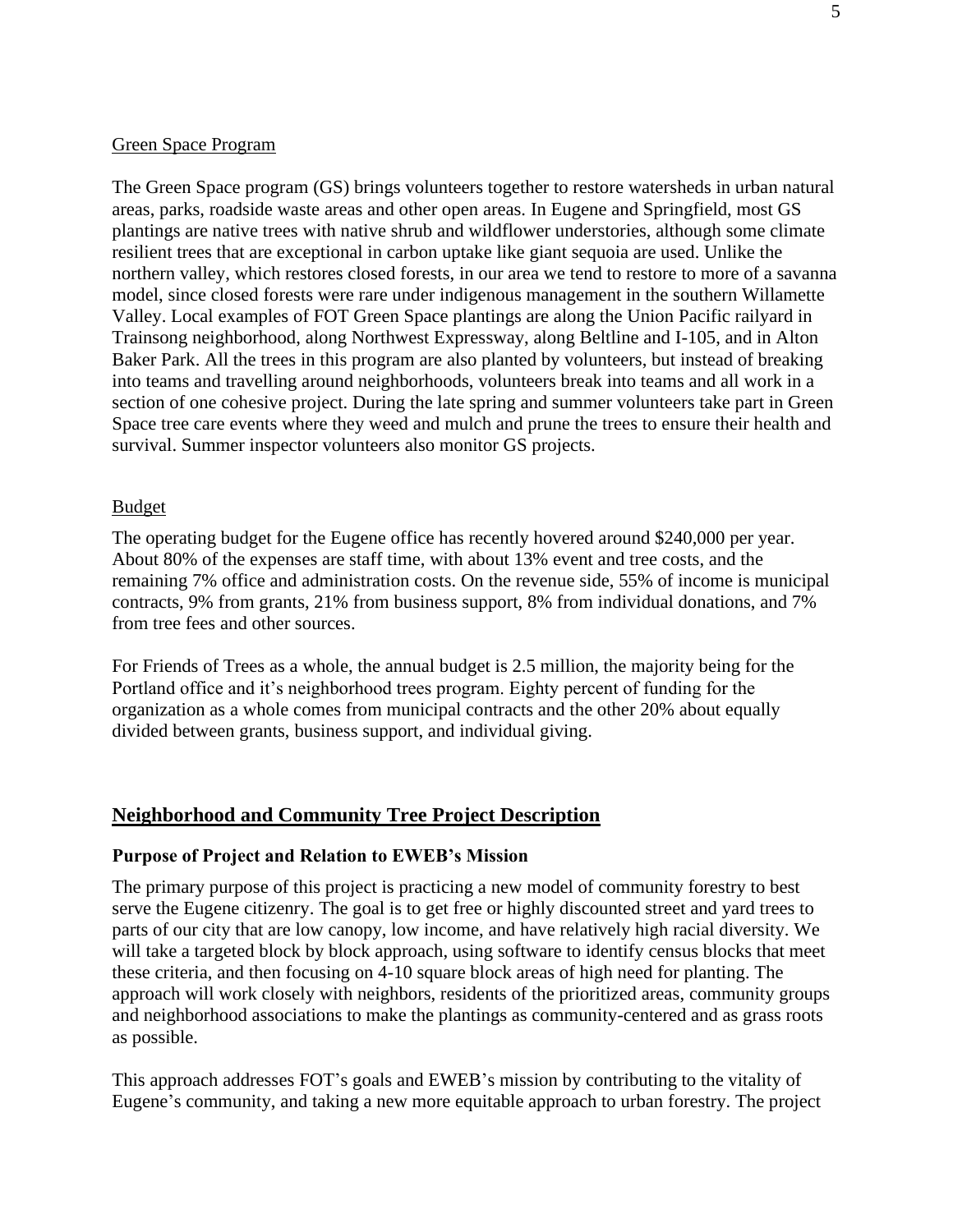reflects FOT's and EWEB's deep commitment to Eugene's natural and human community. The targeted neighborhood focus of this project will help reduce our carbon footprint. Improvements in FOT's model in this project will help with energy conservation, by helping residents locate shade trees so that they serve to cool houses during the summer and let in light in the winter, conserving energy, while avoiding conflicts with power lines and solar energy production. Unlike solar panels or other hard infrastructure, trees are green infrastructure that become more valuable over time as they age and provide more beneficial structure.

Friends of Trees received a Greenpower grant from EWEB in 2018 to focus on planting trees in public open spaces in west Eugene and to fund their maintenance in the first growing season. Since then, FOT has been watering and holding work parties to weed, mulch, prune, and restake these trees. After success in engaging volunteers to plant and care for greenspace trees, FOT is pivoting from our Greenspace program, to focus on our Neighborhood Trees program for this Greenpower grant application. In response to the multiple challenges of the past year, FOT has critically evaluated and changed our model to better serve the community, be more resilient, and address equity issues, and we are excited to bring this approach to as many residents of underserved parts of Eugene as possible.

### **Population Served and Benefits**

Friends of Trees serves all members of our community. As an organization, FOT is actively engaged in equity, diversity and inclusion work to provide the benefits of trees to all fairly. As described above, this project will focus on planting trees in sections of Eugene with low income, high diversity, and low canopy. Often these traits overlap. We will also prioritize plantings where they have the greatest possibility to benefit children and the elderly. By emphasizing trees that are climate resilient and provide habitat benefits, this project also serves non-human plants and animals, for example pollinators and other creatures that are diminished. While focused on planting in underserved areas, more canopy in these areas benefits all citizens of Eugene by contributing to cleaner air, water and soil, and improving public health.

Engaging the community in planting and care, and incorporating education in every part of tree work is part of a long-term effort to build an educated, caring, skilled populace that supports healthy ecosystems and helps maintain them.

#### **Strategies to Implement the Project**

This project will use a highly localized neighborhood planting approach that takes advantage of our team's decades of community forestry experience in Eugene and makes improvements to our proven approach. The new approach combines the block-by-block approach we used more than 20 years ago to transform neighborhood streets, by planting nearly every available planting space in the public right-of-way, with use of software that allows highest-need areas to be prioritized, and adds yard trees to the street tree focus. We believe this new approach will be lower impact, more sustainable, more equitable, and more resilient.

Five plantings will take place in each of the 2021-22 and the 2022-23 planting seasons. A total of 500 trees will be planted as part of this project, with half public trees and half private. Each event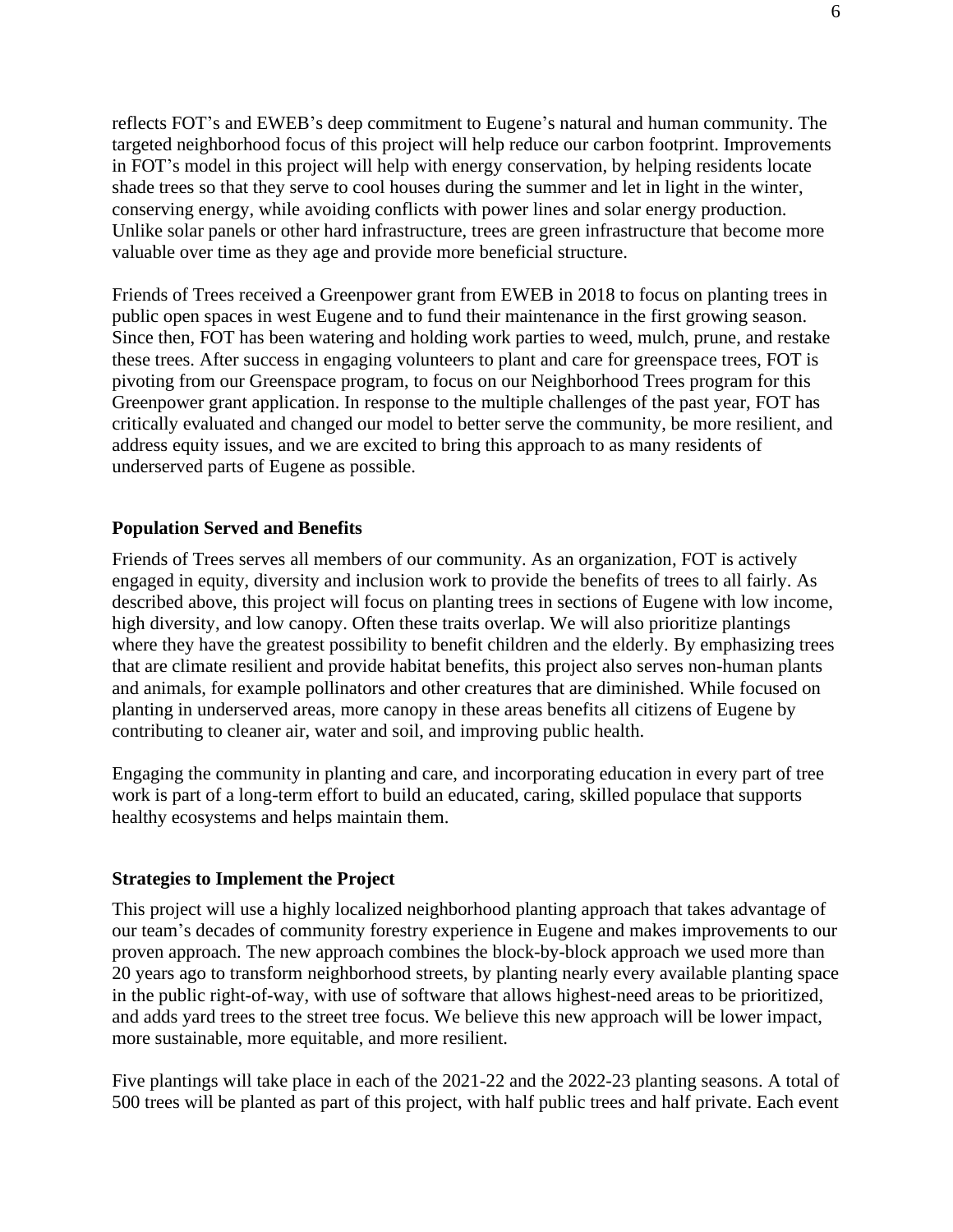will plant roughly 50 trees with 25-50 volunteers. Neighbors and residents will be consulted about the trees that are offered. Street trees have to follow the City of Eugene's approved street tree list. But yard tree selections will be more diverse and focus on native trees, shade trees, fruit, nut, and other useful trees.

We will begin this approach by using open-source software and apps shared from the City of Eugene that allow us to overlay three forms of prioritized need: low canopy cover, high racial diversity, and low income. Then we will meet with residents in the neighborhoods to further prioritize and choose work areas, for example 8 square blocks to focus on. Then we will schedule dates to do surveys, canvas and prepare for the planting. At these events, neighborhood volunteers will go door to door offering free or discounted street and yard trees to every resident in every house in the work area. While this canvassing in going on, FOT and City of Eugene staff will mark every city-approved planting space in the right-of-ways for street trees. FOT staff on bicycles will be available to come to any house that has questions about trees or siting to help ensure that trees are planted in appropriate locations. Printed and online information on tree offerings, siting guidelines and tree care will be available. By paying so much attention with educational materials and on-site consultations, trees will be more likely to be placed in appropriate locations. This will benefit EWEB and the community by avoiding conflicts between trees and structures, powerlines, and solar panels, and increasing the ecological, energy conservation, and other benefits of well-sited trees.

On planting days, events will be staged within the work areas at a park or open space. Here FOT will follow its typical planting day approach of dividing into teams that plant roughly 10 trees, each team led by two FOT trained crew leaders who insure safety and engagement for volunteers, and teach proper planting techniques. Teams will largely walk and ride bikes from site to site, minimizing truck and car use. FOT will provide all tools and supplies. FOT and the neighbors helping organize the plantings will provide potluck food before and after the planting events.

To create the greatest impact, FOT will work with our excellent partner the City of Eugene for complimentary plantings. The city's internal planting program can plant right-of-ways along arterials close to the areas planted through FOT's project making a major combined positive impact.

This block-by-block approach will not replace FOT's city wide approach, so anyone in Eugene can still get trees at annual plantings for west, north, and south Eugene. But this model will add a more equitable, sustainable, and resilient element to our annual plantings. It will be more equitable by focusing on areas of greatest need, and by using fine grained tools to look at neighborhoods at the block or census block scale rather than neighborhood or city level. It will be more sustainable by scouting and identifying sites all at once, reducing driving to scattered individual sites. It will also reduce car and truck use on planting days by focusing on a tight area where most sites can be planted on foot or by bike. Maintenance of the trees will also be easier by having all the sites close together so they can be watered, mulched, pruned and monitored quickly with minimal travel time. The sense of neighborhood and community will be enhanced by engaging neighbors in the full process, choosing locations, finding sites, planting, and tree care. FOT staff will water street trees in the project areas that neighbors are unable to. FOT will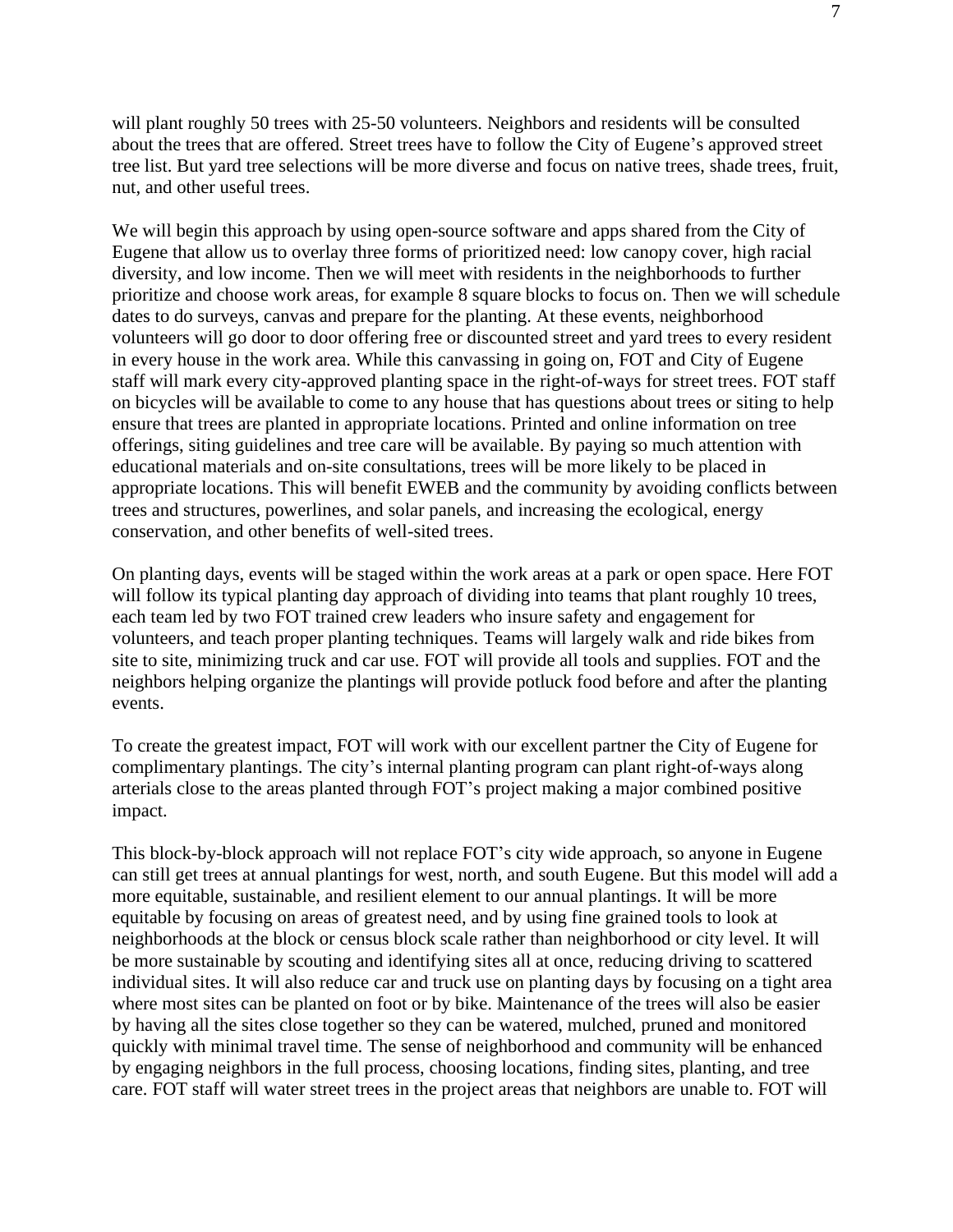also organize and support setting up watering systems so neighbors can water areas with their own watering systems. Neighbors will be engaged to help neighbors water, monitor, mulch, prune and take care of trees.

By diversifying the funding for this project, EWEB customers effectively leverage business funding, individual giving, other grant funding, and city contract funding. By funding this work through such a diversified pool, FOT can engage more volunteers and plant more trees in high need areas.

## **Project Evaluation**

#### **Criteria, Results, Methods**

The objective criteria that will be used to determine the success of this project are the amount of carbon likely to be sequestered in the newly planted trees and shrubs, the amount of volunteers engaged, and the quantity of trees planted. The goal is to plant 500 new trees using over 1,000 volunteer hours.

Importantly, we also will look at subjective criteria to examine this projects success. For instance, do residents, treecipeints and project partners feel respected and valued? Did the trees meet their needs? Did the project make low income residents have greater access to the benefits of trees? Do neighbors feel good about the project and pleased with its impact on their neighborhood?

Friends of Trees will track all volunteers participating in the project in a Salesforce database. Trees and native shrubs planted in the project will be tracked in a project spreadsheet. Carbon sequestration can be evaluated using the CFUR tree carbon calculator (CTCC) available from the USDA and US Forest Service. Street trees will be entered into the City of Eugene GIS urban forestry database.

#### **Budget and Timeline**

**Budget:** See attachment.

### **Timeline**

Aug-Dec 2021: Meet with neighborhood groups, residents, City of Eugene, community groups and other project partners to identify work areas, goals, sites, and plans. Identify planting sites using city and open source software. Ground truth and scout potential planting sites. Place tree and supply orders. Hold weekend events to identify and mark street tree planting locations, support neighbors going door to door offering and talking about trees, meet with neighbors to help with site and tree selection. Inspect sites. Answer phone, email, and in-person community questions about the project, trees, issues and opportunities.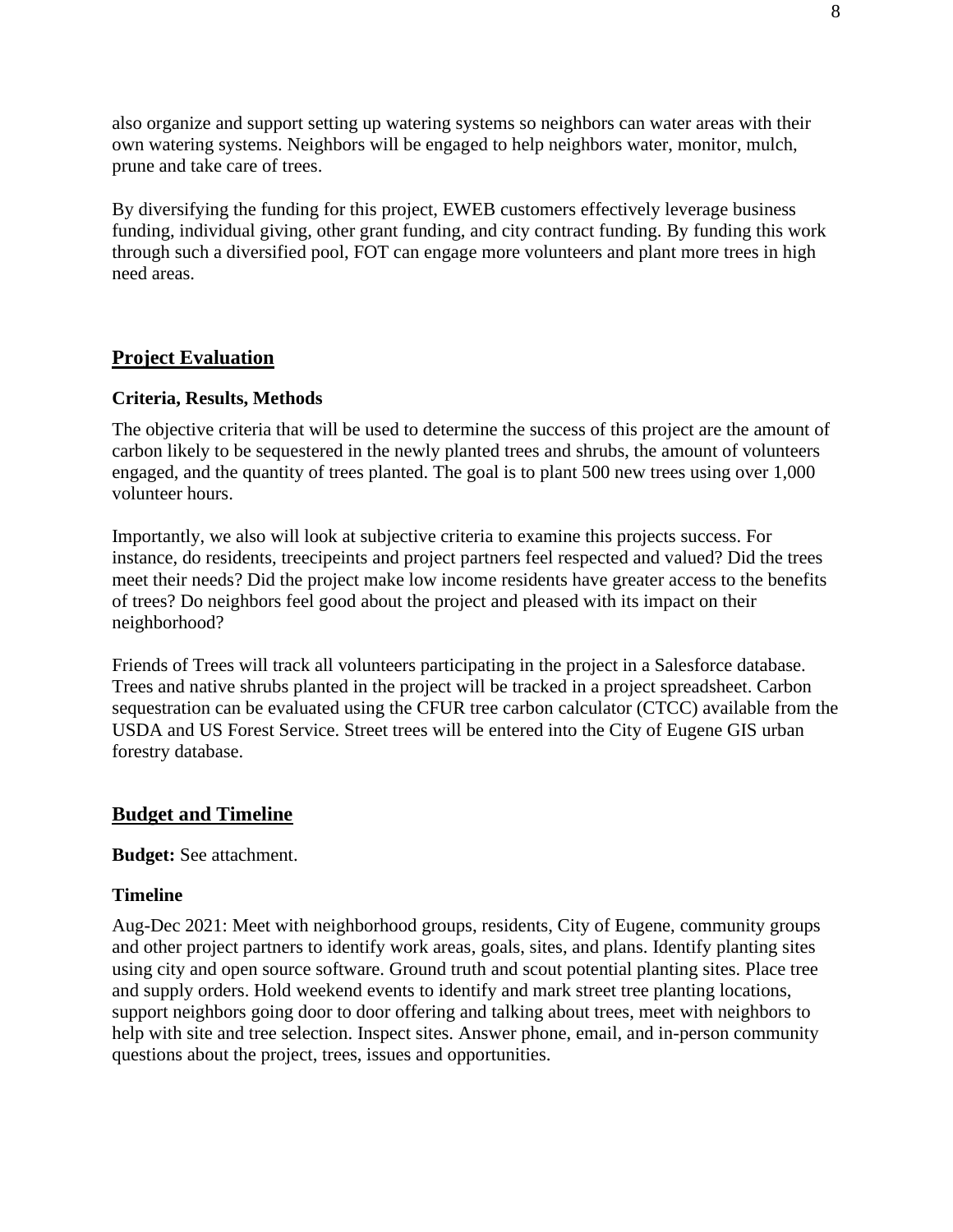Dec 2021-Apr 2022: hold 5 planting events. Continue inspections and neighborhood support. Continue volunteer recruitment and training (ongoing throughout).

May-Oct 2022: Weekly watering of project sites. Inspections of issues with trees, identify failing trees or trees in poor health for replanting in fall. Weeding, mulching, and restaking trees. Community stewardship events. Free tree walks in project areas. Monitoring of health and survival. Summer inspector program. Identify planting areas for 2022-23 planting season. Hold events to identify and inspect sites. Outreach to community and neighborhood groups.

Nov 2022-March 2023: hold 5 planting events. Continue inspections and neighborhood support. Continue volunteer recruitment and training (ongoing throughout).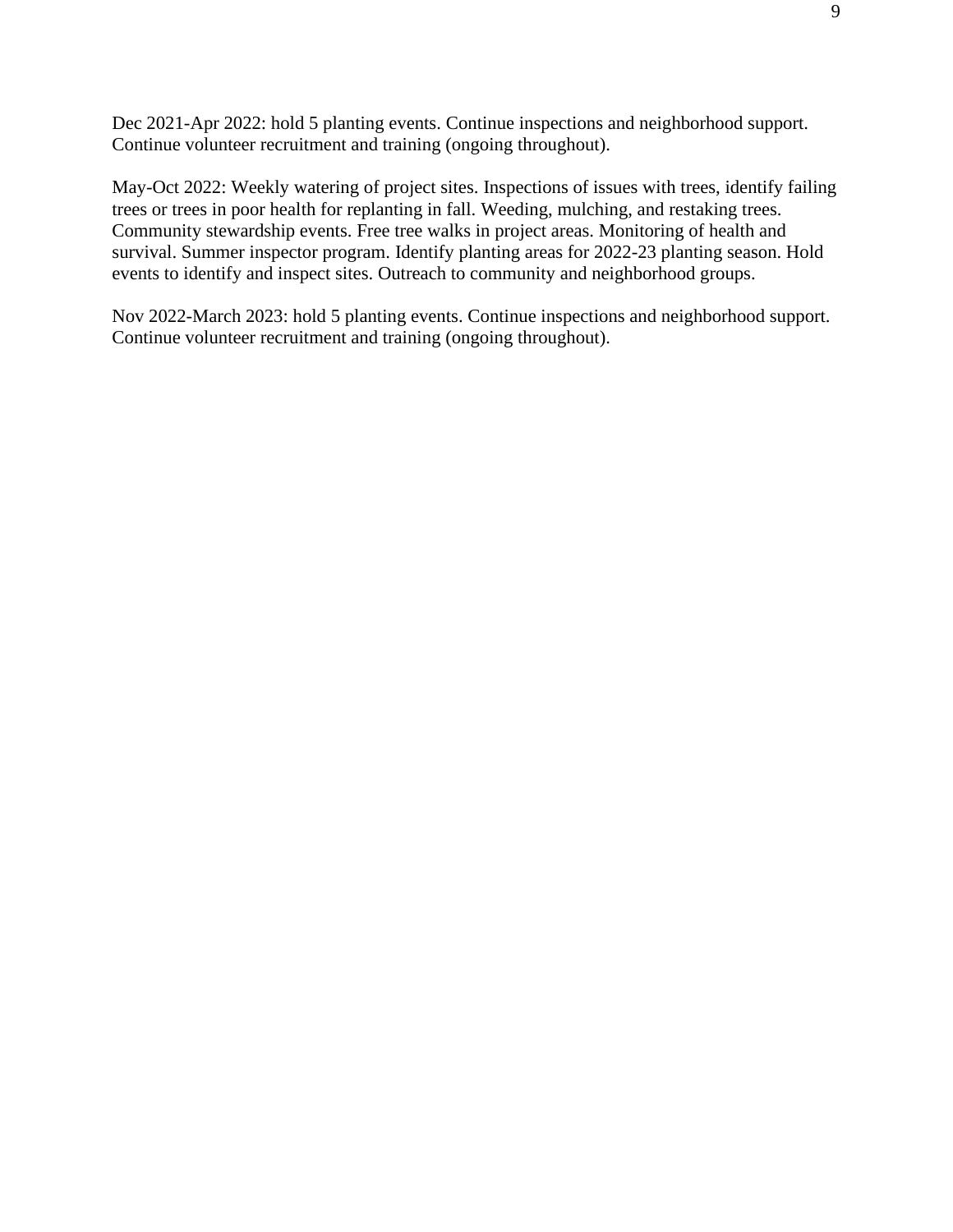| <b>Project Budget</b>                                                        |                                                                                 |          |               |                |                   |
|------------------------------------------------------------------------------|---------------------------------------------------------------------------------|----------|---------------|----------------|-------------------|
| <b>PROJECT EXPENSES: Item</b>                                                |                                                                                 |          |               |                |                   |
| Payroll-Salaries, Wages & Benefits:                                          | <b>Description. Notes.</b>                                                      | Cost     | <b>Unit</b>   | <b>Units</b>   | <b>Total Cost</b> |
| <b>Eugene Director</b>                                                       | Lead project. Program and outreach,<br>staff supervision.                       | \$75.00  | Hour          | 500            | \$37,500.00       |
| Planting and Program Manager                                                 | Procure trees, organize and lay out<br>plantings, all phases of project.        | \$75.00  | Hour          | 500            | \$37,500.00       |
| Development and Communication<br><b>Director</b>                             | Help with business sponsorships and<br>press releases.                          | \$75.00  | Hour          | 30             | \$2,250.00        |
| Neighborhood Tree Program Staff                                              | Project implement, event prep and<br>support, summer mtce, monitor,<br>report   | \$52.00  | Hour          | 500            | \$26,000.00       |
| <b>Volunteer &amp; Outreach Staff</b>                                        | Project promo, vol recruit, training,<br>waiver tracking, thanks, social media. | \$52.00  | Hour          | 500            | \$26,000.00       |
| <b>Field Staff</b>                                                           | Watering                                                                        | \$40.00  | Hour          | 800            | \$32,000.00       |
| <b>Subtotal</b>                                                              |                                                                                 |          |               |                | \$161,250.00      |
|                                                                              |                                                                                 |          |               |                |                   |
| Materials/Supplies/Equipment:                                                |                                                                                 |          |               |                |                   |
| <b>Trees</b>                                                                 | Container or bare root cost ave.                                                | \$60.00  | <b>Trees</b>  | 500            | \$30,000.00       |
| Tree stakes, twine, tags                                                     |                                                                                 | \$6.00   | per tree      | 500            | \$3,000.00        |
| Wood Chips / Mulch (1 cubic yard= \$30)                                      |                                                                                 | \$30.00  | Yards         | 85             | \$2,550.00        |
| Printed or other promotional materials                                       |                                                                                 |          |               | $\overline{2}$ | \$300.00          |
| Other Vol Event Supplies (3 * \$200)                                         | Misc gloves, flagging, shovels etc,                                             |          | <b>Events</b> |                | \$500.00          |
| Penske truck rental                                                          | Event day rental                                                                | \$125.00 | rental        | 10             | \$1,250.00        |
| Port a potty                                                                 |                                                                                 | \$115.00 | <b>Events</b> | 10             | \$1,150.00        |
| <b>Subtotal</b>                                                              |                                                                                 |          |               |                | \$38,750.00       |
| <b>Total Project Expenses</b>                                                |                                                                                 |          |               |                | \$200,000.00      |
| <b>Expenses minus Match</b>                                                  |                                                                                 |          |               |                | \$50,000.00       |
|                                                                              |                                                                                 |          |               |                |                   |
| <b>Income and Match</b>                                                      |                                                                                 |          |               |                |                   |
| Business funding, Mountain Rose Herbs,<br>Rainbow Valley Construction, small |                                                                                 |          |               |                |                   |
| business donations                                                           | Confirmed                                                                       |          |               |                | \$10,000          |
| <b>Business funding</b>                                                      | Unconfirmed                                                                     |          |               |                | \$20,000          |
| Individual donors                                                            | Confirmed                                                                       |          |               |                | \$12,250          |
| <b>Individual Donors</b>                                                     | Unconfirmed                                                                     |          |               |                | \$20,000          |
| Grants: International Paper. Arbor Day<br>Foundation. Confirmed.             | Neighborhood tree planting                                                      |          |               |                | \$31,500          |
| City of Eugene street tree contract                                          | Confirmed. 250 trees @ \$225 per<br>tree.                                       | \$225.00 | trees         |                | \$250 \$56,250    |
| <b>Total</b>                                                                 |                                                                                 |          |               |                | \$150,000         |
|                                                                              |                                                                                 |          |               |                |                   |
| Volunteer Labor: In-Kind                                                     | 250 volunteers * 4hrs *\$28                                                     | \$28.00  | Hour          |                | 1000 \$28,000,00  |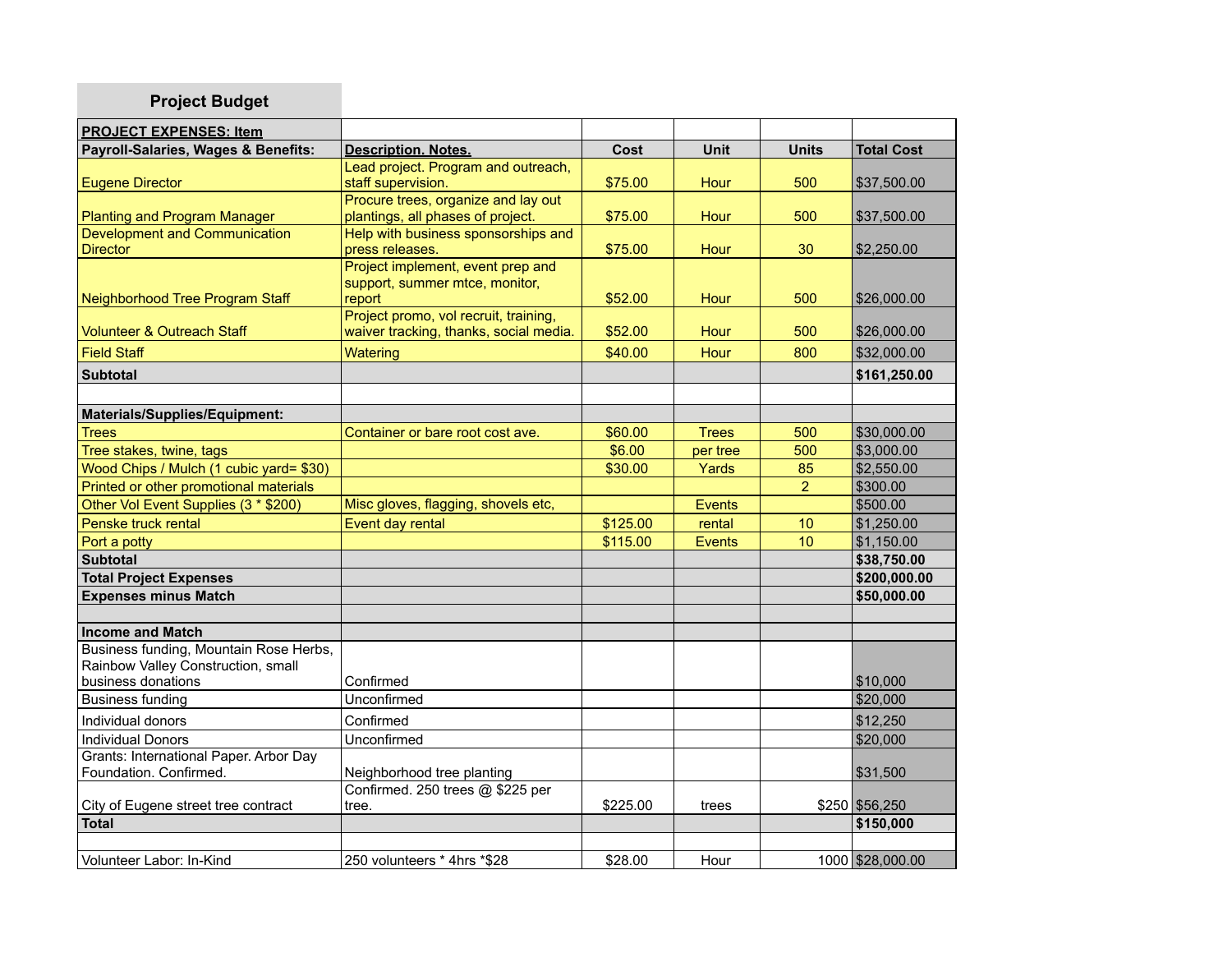

Lauren Burns *Vice Chair* Columbia River Inter-tribal Fish Commission

Shervin Hess Oregon Zoo

Phoebe Krueger *Board Chair* SW Washington representative; Columbia Bank

Amy Schulties Board representative, Friends of Trees EDI Committee

Toshio Suzuki Digital Director

Jason Stroman The Blueprint Foundation

Frank Viviano *Secretary* PGE

Kris Whitby Hasson Company Realtors

Rich Wilhelmi *Treasurer* Wells Fargo Advisors